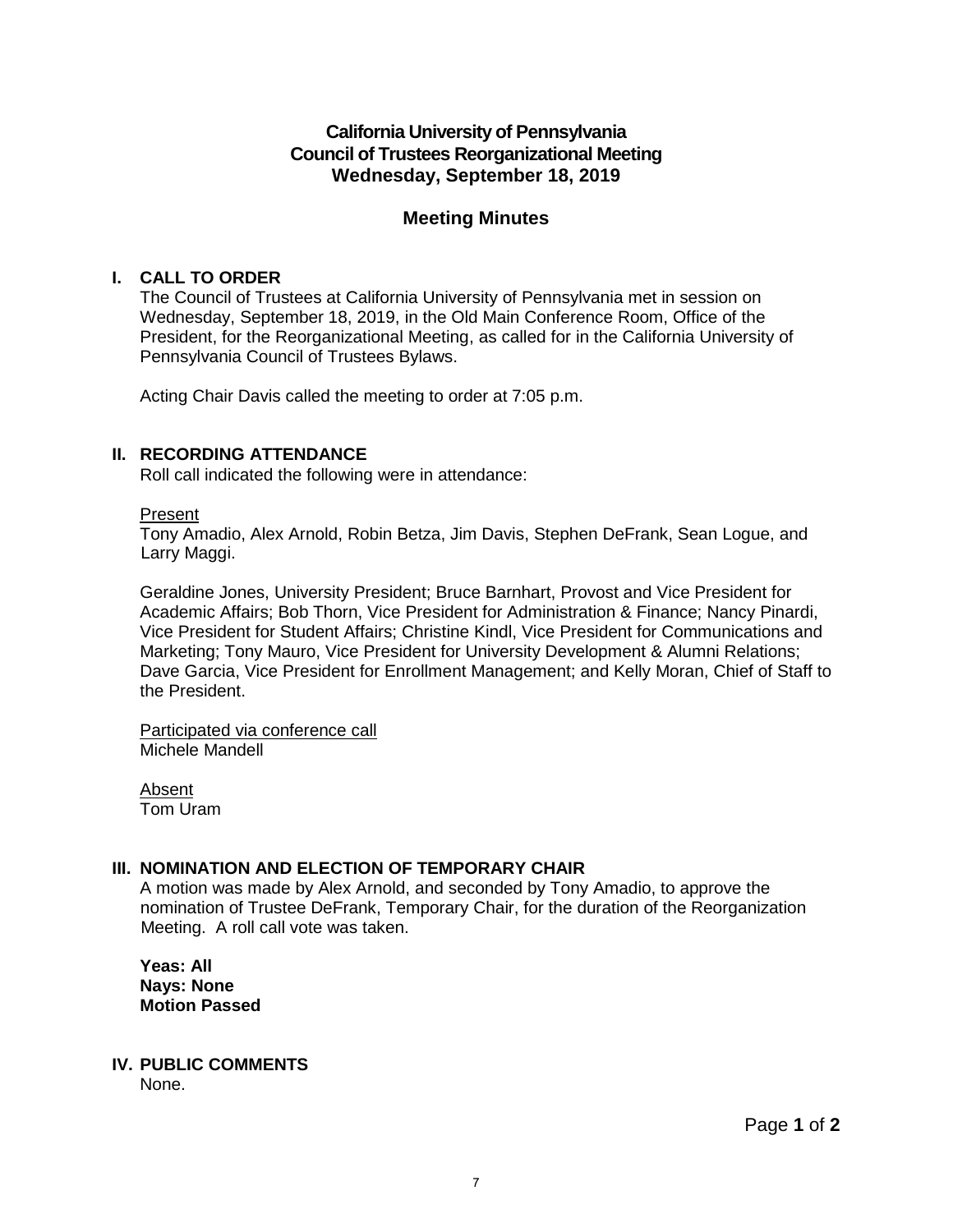## **V. PRESENTATION OF NOMINATIONS**

Temporary Chair DeFrank stated that the following slate was sent to the Trustees on July 17, 2019:

- James Davis, Chairman
- Larry Maggi, Vice Chairman
- Alex Arnold, Secretary

## **VI. ELECTION OF OFFICERS**

Temporary Chair DeFrank entertained a motion to approve the slate of officers as presented.

The motion passed by unanimous vote of acclamation.

### **VII. ADJOURNMENT**

The Reorganizational Meeting of the Council of Trustees adjourned at 7:04 p.m.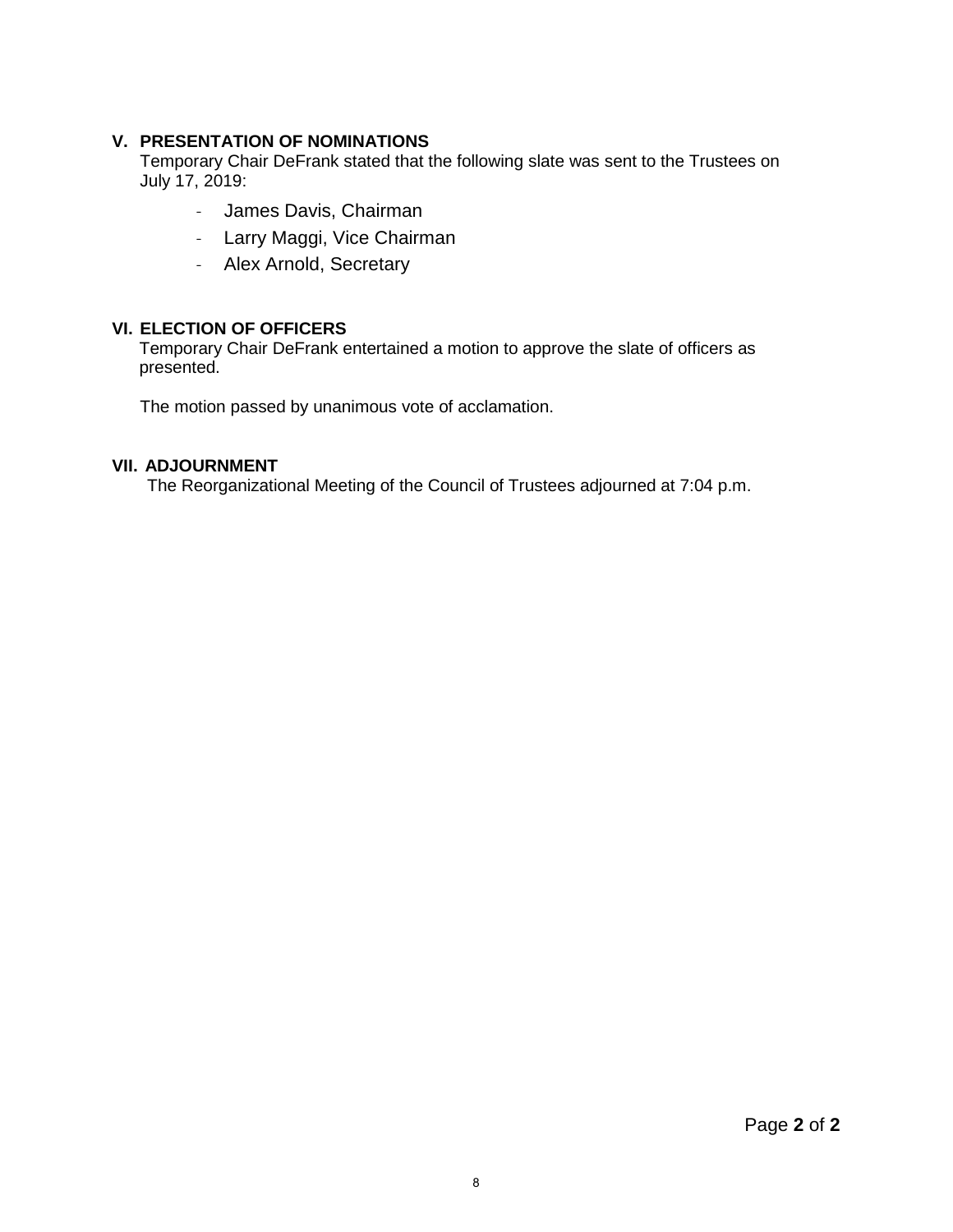# **California University of Pennsylvania Council of Trustees Regular Quarterly Meeting Wednesday, September 18, 2019**

# **Meeting Minutes**

## **I. CALL TO ORDER**

The Council of Trustees at California University of Pennsylvania met in regular session on Wednesday, September 18, 2019, in the Old Main Conference Room, Office of the President. Chair Davis called the meeting to order at 7:05 p.m.

# **II. RECORDING ATTENDANCE**

Roll call indicated the following were in attendance:

## Present

Tony Amadio, Alex Arnold, Robin Betza, Jim Davis, Stephen DeFrank, Sean Logue, and Larry Maggi.

Geraldine Jones, University President; Bruce Barnhart, Provost and Vice President for Academic Affairs; Bob Thorn, Vice President for Administration & Finance; Nancy Pinardi, Vice President for Student Affairs; Christine Kindl, Vice President for Communications and Marketing; Tony Mauro, Vice President for University Development & Alumni Relations; Dave Garcia, Vice President for Enrollment Management; and Kelly Moran, Chief of Staff to the President.

Participated via conference call Michele Mandell

Tom Uram who joined the call during the President's report.

## **III. APPROVAL OF MINUTES**

A motion was made by Stephen DeFrank, and seconded by Larry Maggi, to approve the minutes from the June 5, 2019, regular quarterly meeting.

**Yeas: All Nays: None Motion Passed**

# **IV. PUBLIC COMMENTS**

None.

# **V. APSCUF COMMENTS**

Craig Smith, APSCUF President, provided remarks on behalf of APSCUF.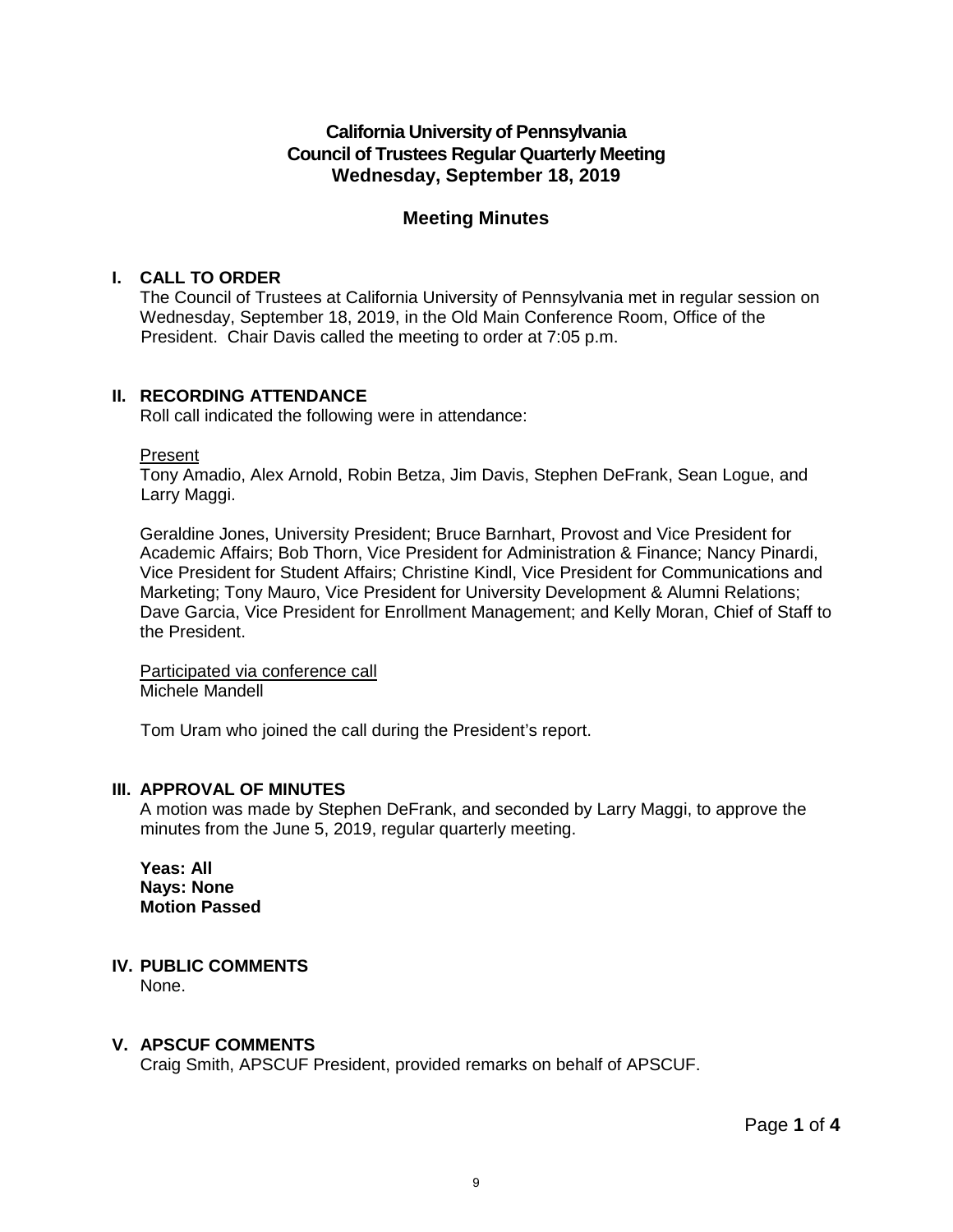### **VI. CHAIRMAN'S REPORT**

Chair Davis provided a report on the following items:

- **A. Presidential Evaluation Committee** The Council of Trustees is to evaluate the President in accordance with procedures established by the Board of Governors, which updated the evaluation process to begin the evaluation after the end of the fiscal year. Chair Davis recommended Trustee Maggi, Trustee Amadio and Trustee Uram serve on the Presidential Evaluation Committee. Trustee Maggi will serve as the Committee Chair.
- **B. Proposed Committee Assignments** The proposed committee assignments were circulated to the Trustees prior to this quarterly meeting. These assignments will begin with the planning and preparation for the December quarterly meeting.

## **VII. PACT UPDATE**

Trustee DeFrank provided a brief PACT update.

## **VIII. UNIVERSITY PRESIDENT'S REPORT**

President Jones provided an update on enrollment, budget, the state system redesign, and upcoming university events.

#### **A. Proposed Bylaw Changes**

 A motion was made by Larry Maggi, and seconded by Robin Betza, to approve the proposed bylaw changes, as presented to the Council of Trustees.

 **Yeas: All Nays: None Motion Passed**

## **IX. COMMITTEE REPORTS**

#### **A. Academic Affairs**

Provost Barnhart provided the following update to Council.

#### **1. Quarterly Update**

 Provost Barnhart reported 34 Cal U faculty and staff members received grants totaling more than \$12 million in the last fiscal year. Dr. Sheri Boyle, from the Department of Social Work, and Dr. Elizabeth Gruber and Molly Jenkins, both from the Department of Counselor Education, presented information on two of these grants. The grants are for an opioid workforce expansion program and behavioral health workforce education and training program, which both provide stipends directly to Cal U students.

#### **2. Enrollment Management Update**

 Vice President Garcia reported that Cal U exceeded its fall 2019 enrollment goals for first-year students.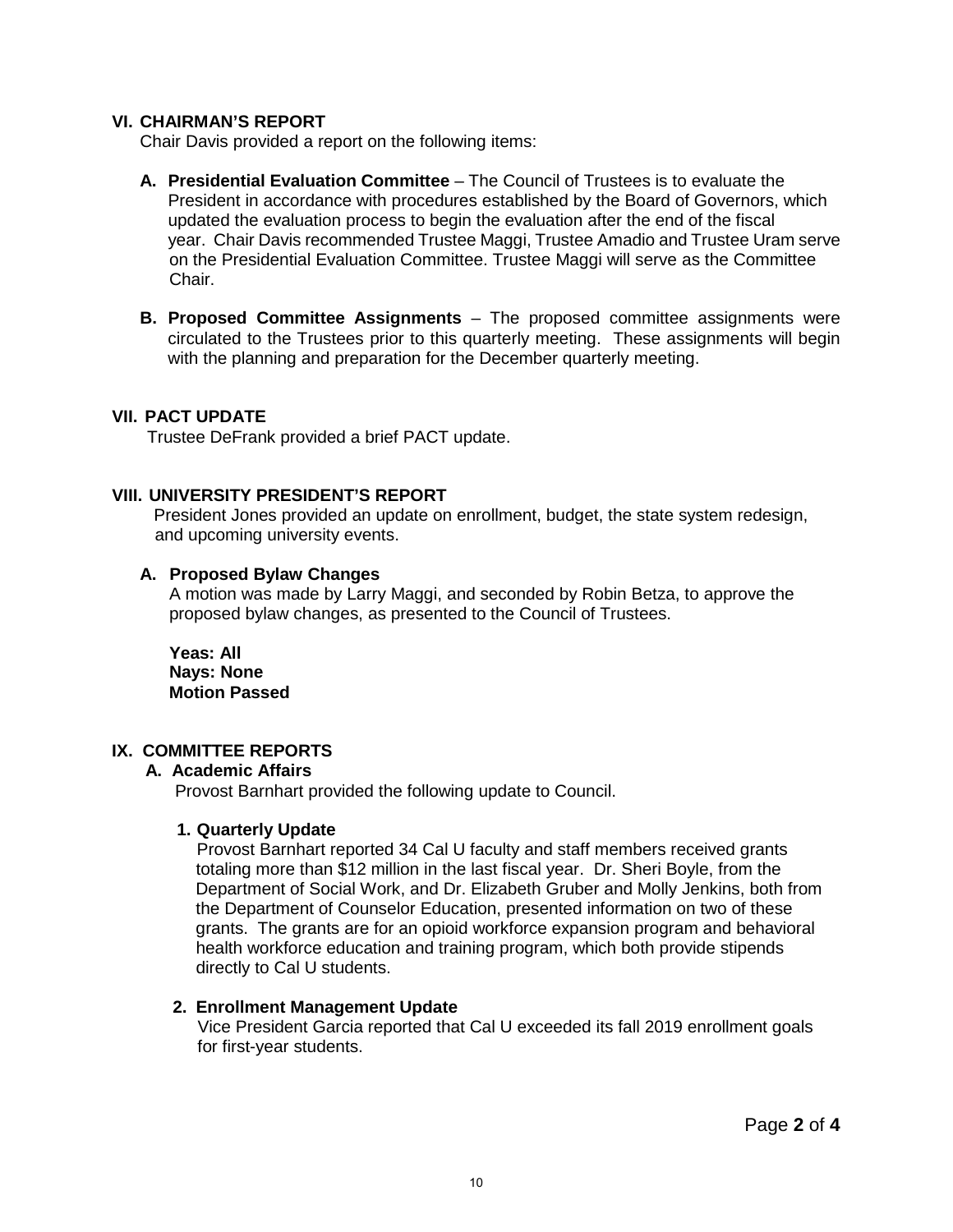#### **B. Administration and Finance**

Vice President Thorn provided the following update to Council.

### **1. Quarterly Contract and Purchases**

A motion was made by Michele Mandell, and seconded by Alex Arnold, to approve the contracts and purchases for the period of April 21, 2019 through July 20, 2019. A total of \$6,028,229.36 was negotiated and/or awarded by the University.

**Yeas: All Nays: None Motion Passed**

#### **2. 2018-2019 University Budget Review**

Vice President Thorn reviewed the 2018-2019 budget.

## **3. 2019-2020 University Budge Approval**

Act 188 of 1982 calls for the Council of Trustees to review and approve the recommendations of the President pertaining to annual operating and capital budget requirements for forwarding to the Board of Governors.

A motion was made by Larry Maggi, and seconded by Tony Amadio, to approve the 2019-2020 University budget.

**Yeas: All Nays: None Motion Passed**

### **4. Campus Master Plan**

The Campus Master Plan will include shrinking footprint, energy conversion and space needs assessment.

## **5. Capital Spending Plan**

The Capital Projects Spending Plan is a rolling five-year plan wherein the Board of Governors approves execution of projects. Previously approved at the June 2019 quarterly meeting, the University's revised Capital Projects Spending Plan proposed for fiscal years 2019-2020 through 2023-2024 is as follows, in priority order: Science Building \$44,318,670; Azorsky Hall Demolition \$989,304; Morgan Hall Partial Demolition \$1,185,840; Keystone Hall Demolition \$1,728,288; and Gallagher Hall Demolition \$2,533,968.

#### **C. Student Affairs**

Vice President Pinardi provided the following update to Council:

#### **1. Quarterly Update**

Vice President Pinardi introduced one graduate student and three University Honors Program students who shared their summer learning experiences. They included: Kathryn Elliott, who participated in an education/social work program in Cape Town, South Africa, with One Heart Source; Jeromy Mackey, who traveled to London for the Estill World Symposium for voice training; and Amanda Considine